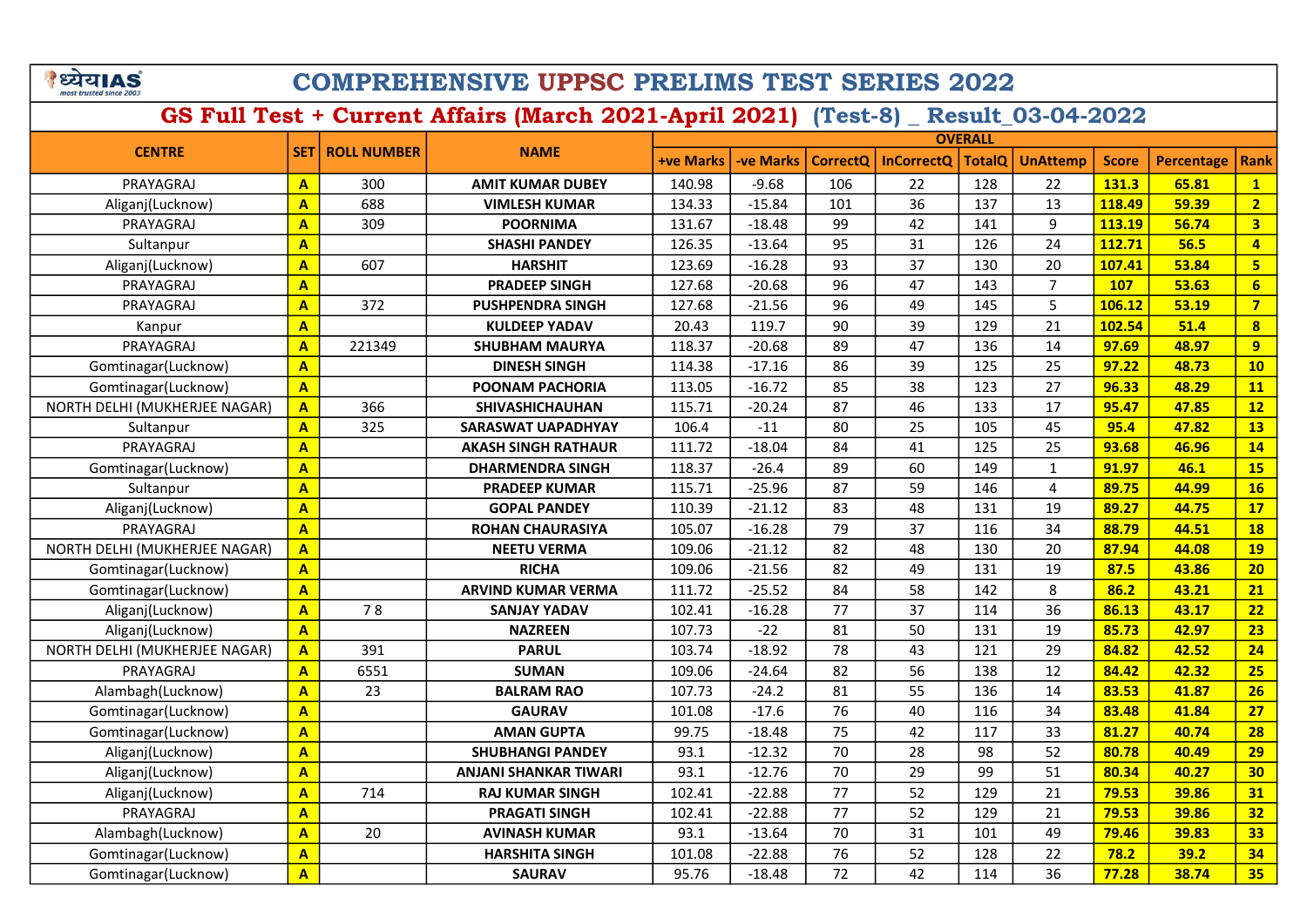े ध्येय AS

## COMPREHENSIVE UPPSC PRELIMS TEST SERIES 2022

|                               |                         | <b>ROLL NUMBER</b> | <b>NAME</b>                   | <b>OVERALL</b>   |           |                 |                       |               |                         |              |            |      |  |
|-------------------------------|-------------------------|--------------------|-------------------------------|------------------|-----------|-----------------|-----------------------|---------------|-------------------------|--------------|------------|------|--|
| <b>CENTRE</b>                 | <b>SET</b>              |                    |                               | <b>+ve Marks</b> | -ve Marks |                 | CorrectQ   InCorrectQ | <b>TotalQ</b> | <b>UnAttemp</b>         | <b>Score</b> | Percentage | Rank |  |
| PRAYAGRAJ                     | $\overline{A}$          | 317                | <b>KULDEEP YADAV</b>          | 101.08           | $-24.2$   | 76              | 55                    | 131           | 19                      | 76.88        | 38.54      | 36   |  |
| PRAYAGRAJ                     | $\overline{A}$          |                    | <b>SHIVANI MISHRA</b>         | 98.42            | $-22.88$  | 74              | 52                    | 126           | 24                      | 75.54        | 37.86      | 37   |  |
| Gomtinagar(Lucknow)           | $\overline{A}$          |                    | <b>RICHA YADAV</b>            | 91.77            | $-16.72$  | 69              | 38                    | 107           | 43                      | 75.05        | 37.62      | 38   |  |
| Aliganj(Lucknow)              | $\overline{A}$          | 0 00001949         | <b>KUMAR</b>                  | 98.42            | $-24.64$  | 74              | 56                    | 130           | 20                      | 73.78        | 36.98      | 39   |  |
| Gomtinagar(Lucknow)           | $\mathbf{A}$            |                    | <b>POONAM VERMA</b>           | 99.75            | $-26.4$   | 75              | 60                    | 135           | 15                      | 73.35        | 36.77      | 40   |  |
| PRAYAGRAJ                     | $\overline{A}$          |                    | <b>MANISH KUMAR CHAURASIA</b> | 87.78            | $-14.52$  | 66              | 33                    | 99            | 51                      | 73.26        | 36.72      | 41   |  |
| Aliganj(Lucknow)              | $\mathbf{A}$            |                    | <b>PANKAJ</b>                 | 95.76            | $-23.32$  | 72              | 53                    | 125           | 25                      | 72.44        | 36.31      | 42   |  |
| PRAYAGRAJ                     | $\mathbf{A}$            |                    | <b>DHEERAJ KUMAR SINGH</b>    | 95.76            | $-23.32$  | 72              | 53                    | 125           | 25                      | 72.44        | 36.31      | 43   |  |
| PRAYAGRAJ                     | $\mathbf{A}$            |                    | <b>SWATI YADAV</b>            | 87.78            | $-15.4$   | 66              | 35                    | 101           | 49                      | 72.38        | 36.28      | 44   |  |
| Gomtinagar(Lucknow)           | $\overline{A}$          |                    | <b>SHRUTI MISHRA</b>          | 78.47            | $-6.16$   | 59              | 14                    | 73            | 77                      | 72.31        | 36.25      | 45   |  |
| PRAYAGRAJ                     | $\mathbf{A}$            |                    | <b>HARI MANGAL PRASAD</b>     | 99.75            | $-27.72$  | $\overline{75}$ | 63                    | 138           | 12                      | 72.03        | 36.11      | 46   |  |
| Aliganj(Lucknow)              | $\overline{\mathbf{A}}$ | 689                | <b>OMKAR TIWARI</b>           | 89.11            | $-17.16$  | 67              | 39                    | 106           | 44                      | 71.95        | 36.07      | 47   |  |
| PRAYAGRAJ                     | $\overline{\mathbf{A}}$ |                    | <b>PARAG KUMAR</b>            | 99.75            | $-29.92$  | 75              | 68                    | 143           | $\overline{7}$          | 69.83        | 35         | 48   |  |
| Gomtinagar(Lucknow)           | $\mathbf{A}$            |                    | <b>SHREYA SINGH</b>           | 85.12            | $-15.4$   | 64              | 35                    | 99            | 51                      | 69.72        | 34.95      | 49   |  |
| PRAYAGRAJ                     | $\overline{\mathbf{A}}$ | 349                | <b>AYUSH TIWARI</b>           | 98.42            | $-29.92$  | 74              | 68                    | 142           | 8                       | 68.5         | 34.34      | 50   |  |
| NORTH DELHI (MUKHERJEE NAGAR) | $\overline{\mathbf{A}}$ | 152000             | <b>DHEERENDRA</b>             | 91.77            | $-25.52$  | 69              | 58                    | 127           | 23                      | 66.25        | 33.21      | 51   |  |
| PRAYAGRAJ                     | $\overline{\mathbf{A}}$ | 365                | <b>JYOTSNA SIOHI</b>          | 90.44            | $-24.2$   | 68              | 55                    | 123           | 27                      | 66.24        | 33.2       | 52   |  |
| Aliganj(Lucknow)              | $\mathbf{A}$            |                    | <b>RAHULSINGH</b>             | 82.46            | $-16.72$  | 62              | 38                    | 100           | 50                      | 65.74        | 32.95      | 53   |  |
| Aliganj(Lucknow)              | $\overline{\mathbf{A}}$ | 590                | <b>RAJ KUMAR</b>              | 95.76            | $-31.24$  | 72              | 71                    | 143           | $\overline{7}$          | 64.52        | 32.34      | 54   |  |
| Sultanpur                     | $\overline{\mathbf{A}}$ |                    | PANKAJ DWIVEDI                | 85.12            | $-20.68$  | 64              | 47                    | 111           | 39                      | 64.44        | 32.3       | 55   |  |
| PRAYAGRAJ                     | $\overline{\mathbf{A}}$ |                    | <b>AVANISH KUMAR</b>          | 78.47            | $-14.08$  | 59              | 32                    | 91            | 59                      | 64.39        | 32.28      | 56   |  |
| Kanpur                        | $\overline{\mathbf{A}}$ |                    | <b>ASHISH SHARMA</b>          | 23.11            | 95.76     | 72              | 74                    | 146           | 4                       | 63.2         | 31.68      | 57   |  |
| Alambagh(Lucknow)             | $\overline{\mathbf{A}}$ | 8                  | <b>SANDESH KUMAR</b>          | 83.79            | $-20.68$  | 63              | 47                    | 110           | 40                      | 63.11        | 31.63      | 58   |  |
| Kanpur                        | $\overline{\mathbf{A}}$ |                    | <b>HIMANSHU AWASTHI</b>       | 21.34            | 94.43     | 71              | 75                    | 146           | $\overline{\mathbf{4}}$ | 61.43        | 30.79      | 59   |  |
| Aliganj(Lucknow)              | $\overline{\mathbf{A}}$ | 669                | <b>SHAURYA PRATAP</b>         | 83.79            | $-22.44$  | 63              | 51                    | 114           | 36                      | 61.35        | 30.75      | 60   |  |
| PRAYAGRAJ                     | $\overline{\mathbf{A}}$ |                    | <b>ADARSH AVINASH</b>         | 87.78            | $-26.84$  | 66              | 61                    | 127           | 23                      | 60.94        | 30.55      | 61   |  |
| PRAYAGRAJ                     | $\mathbf{A}$            |                    | POOJA YADAV                   | 85.12            | $-25.96$  | 64              | 59                    | 123           | 27                      | 59.16        | 29.65      | 62   |  |
| Alambagh(Lucknow)             | $\mathbf{A}$            | $\overline{3}$     | <b>DHARMENDRA KASHYAP</b>     | 85.12            | $-26.4$   | 64              | 60                    | 124           | 26                      | 58.72        | 29.43      | 63   |  |
| Alambagh(Lucknow)             | $\mathbf{A}$            | 26                 | <b>MEHWISH</b>                | 77.14            | $-19.36$  | 58              | 44                    | 102           | 48                      | 57.78        | 28.96      | 64   |  |
| PRAYAGRAJ                     | $\overline{\mathbf{A}}$ |                    | <b>SWETA</b>                  | 70.49            | $-14.08$  | 53              | 32                    | 85            | 65                      | 56.41        | 28.28      | 65   |  |
| Kanpur                        | $\mathbf{A}$            |                    | <b>PRADEEP SINGH</b>          | 16.01            | 85.12     | 64              | 66                    | 130           | 20                      | 56.08        | 28.11      | 66   |  |
| NORTH DELHI (MUKHERJEE NAGAR) | $\mathbf{A}$            | 364                | <b>SUNIL KUMAR PANDEY</b>     | 71.82            | $-17.16$  | 54              | 39                    | 93            | 57                      | 54.66        | 27.4       | 67   |  |
| PRAYAGRAJ                     | $\mathbf{A}$            | 367                | <b>PANKAJ KUMAR</b>           | 78.47            | $-24.2$   | 59              | 55                    | 114           | 36                      | 54.27        | 27.2       | 68   |  |
| PRAYAGRAJ                     | $\overline{\mathsf{A}}$ |                    | <b>ASHOK JAISWAL</b>          | 86.45            | $-32.56$  | 65              | 74                    | 139           | 11                      | 53.89        | 27.01      | 69   |  |
| Aliganj(Lucknow)              | $\mathbf{A}$            | 1601               | <b>GARIMA TRIVEDI</b>         | 79.8             | $-25.96$  | 60              | 59                    | 119           | 31                      | 53.84        | 26.99      | 70   |  |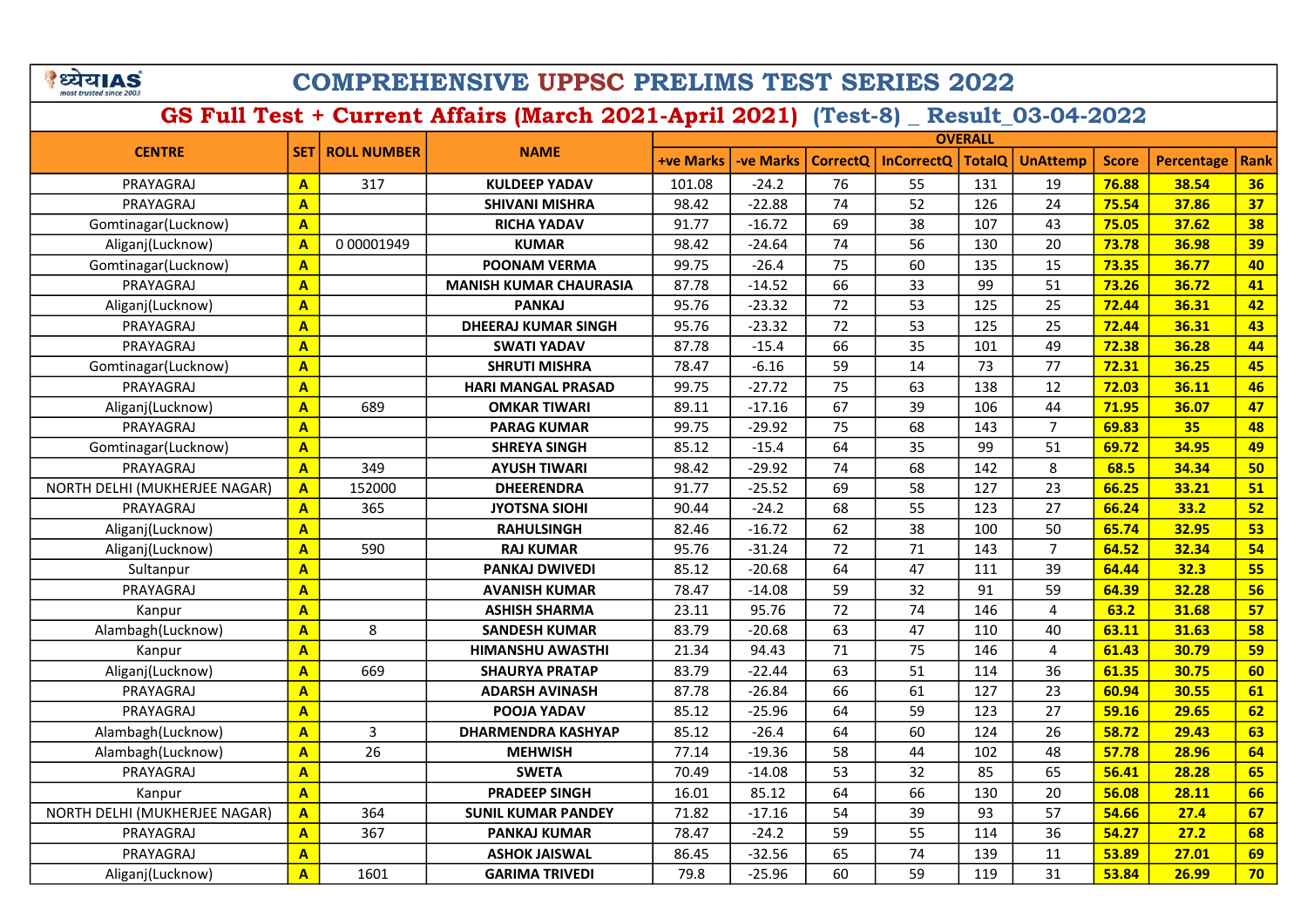| पय।A                    |  |
|-------------------------|--|
| most trusted since 2003 |  |

## COMPREHENSIVE UPPSC PRELIMS TEST SERIES 2022

|                               |                         |                    |                            | <b>OVERALL</b>   |                 |          |                   |               |                 |              |            |            |
|-------------------------------|-------------------------|--------------------|----------------------------|------------------|-----------------|----------|-------------------|---------------|-----------------|--------------|------------|------------|
| <b>CENTRE</b>                 | <b>SET</b>              | <b>ROLL NUMBER</b> | <b>NAME</b>                | <b>+ve Marks</b> | <b>ve Marks</b> | CorrectQ | <b>InCorrectQ</b> | <b>TotalQ</b> | <b>UnAttemp</b> | <b>Score</b> | Percentage | Rank       |
| Sultanpur                     | $\overline{\mathbf{A}}$ |                    | <b>ARCHANA MISHRA</b>      | 81.13            | $-27.72$        | 61       | 63                | 124           | 26              | 53.41        | 26.77      | 71         |
| Gomtinagar(Lucknow)           | $\overline{\mathbf{A}}$ |                    | <b>DEEPIKA PANDEY</b>      | 75.81            | $-22.44$        | 57       | 51                | 108           | 42              | 53.37        | 26.75      | 72         |
| Gomtinagar(Lucknow)           | $\overline{A}$          |                    | <b>ASHISH KHARWAR</b>      | 75.81            | $-22.88$        | 57       | 52                | 109           | 41              | 52.93        | 26.53      | 73         |
| Gomtinagar(Lucknow)           | $\mathbf{A}$            |                    | <b>SANJAY KUMAR</b>        | 69.16            | $-16.28$        | 52       | 37                | 89            | 61              | 52.88        | 26.51      | 74         |
| Aliganj(Lucknow)              | $\overline{A}$          |                    | <b>ANI SRIVASTAVA</b>      | 83.79            | $-31.68$        | 63       | 72                | 135           | 15              | 52.11        | 26.12      | 75         |
| Gomtinagar(Lucknow)           | $\overline{\mathbf{A}}$ |                    | <b>GAURAV SINGH</b>        | 81.13            | $-29.48$        | 61       | 67                | 128           | 22              | 51.65        | 25.89      | 76         |
| Aliganj(Lucknow)              | $\overline{\mathbf{A}}$ | 657                | <b>UPASNA SINGH</b>        | 69.16            | $-18.48$        | 52       | 42                | 94            | 56              | 50.68        | 25.4       | 77         |
| NORTH DELHI (MUKHERJEE NAGAR) | $\mathbf{A}$            | 538                | <b>PUSHPENDRA PANDEY</b>   | 62.51            | $-13.64$        | 47       | 31                | 78            | 72              | 48.87        | 24.5       | 78         |
| PRAYAGRAJ                     | $\overline{\mathbf{A}}$ |                    | <b>ANIL KUMAR VERMA</b>    | 71.82            | $-23.76$        | 54       | 54                | 108           | 42              | 48.06        | 24.09      | 79         |
| PRAYAGRAJ                     | $\mathbf{A}$            |                    | <b>ASHUTOSH KUMAR</b>      | 66.5             | $-18.48$        | 50       | 42                | 92            | 58              | 48.02        | 24.07      | 80         |
| Varanasi                      | $\overline{\mathbf{A}}$ | 5                  | <b>AKANKSHA SRIVASTAVA</b> | 66.5             | $-18.92$        | 50       | 43                | 93            | 57              | 47.58        | 23.85      | 81         |
| Varanasi                      | $\mathbf{A}$            | $\mathbf 1$        | <b>SATISH KUMAR</b>        | 62.51            | $-15.4$         | 47       | 35                | 82            | 68              | 47.11        | 23.61      | 82         |
| EAST DELHI (LAXMI NAGAR)      | $\overline{\mathbf{A}}$ |                    | <b>ABHISHEK YADAV</b>      | 58.52            | $-11.88$        | 44       | 27                | 71            | 79              | 46.64        | 23.38      | 83         |
| PRAYAGRAJ                     | $\overline{A}$          |                    | <b>RAMKARAN GUPTA</b>      | 74.48            | $-28.16$        | 56       | 64                | 120           | 30              | 46.32        | 23.22      | 84         |
| Varanasi                      | $\overline{\mathbf{A}}$ | $\overline{2}$     | <b>ASHISH SINGH</b>        | 61.18            | $-16.28$        | 46       | 37                | 83            | 67              | 44.9         | 22.51      | 85         |
| NORTH DELHI (MUKHERJEE NAGAR) | $\overline{\mathbf{A}}$ |                    | <b>NEELAM CHATURVEDI</b>   | 70.49            | $-25.96$        | 53       | 59                | 112           | 38              | 44.53        | 22.32      | 86         |
| Gomtinagar(Lucknow)           | $\overline{\mathbf{A}}$ |                    | <b>BHANU PRATAP SINGH</b>  | 61.18            | $-17.16$        | 46       | 39                | 85            | 65              | 44.02        | 22.07      | 87         |
| Gomtinagar(Lucknow)           | $\overline{\mathbf{A}}$ |                    | <b>NEELU GUPTA</b>         | 53.2             | $-9.24$         | 40       | 21                | 61            | 89              | 43.96        | 22.04      | 88         |
| Aliganj(Lucknow)              | $\overline{\mathbf{A}}$ | 650                | <b>SATWIK OJHA</b>         | 54.53            | $-11$           | 41       | 25                | 66            | 84              | 43.53        | 21.82      | 89         |
| NORTH DELHI (MUKHERJEE NAGAR) | $\overline{A}$          | 341                | <b>ANAND PRAKASH</b>       | 74.48            | $-31.24$        | 56       | 71                | 127           | 23              | 43.24        | 21.67      | 90         |
| Aliganj(Lucknow)              | $\overline{A}$          |                    | <b>SHRADDHA SINGH</b>      | 66.5             | $-23.32$        | 50       | 53                | 103           | 47              | 43.18        | 21.64      | 91         |
| Greater Noida                 | $\overline{\mathbf{A}}$ |                    | <b>KANISHK KUMAR SINGH</b> | 57.19            | $-14.52$        | 43       | 33                | 76            | 74              | 42.67        | 21.39      | 92         |
| Aliganj(Lucknow)              | $\overline{\mathbf{A}}$ | 645                | <b>ESHA</b>                | 63.84            | $-21.56$        | 48       | 49                | 97            | 53              | 42.28        | 21.19      | 93         |
| NORTH DELHI (MUKHERJEE NAGAR) | $\overline{A}$          |                    | <b>RAHUL TIWARI</b>        | 70.49            | $-29.04$        | 53       | 66                | 119           | 31              | 41.45        | 20.78      | 94         |
| Aliganj(Lucknow)              | $\overline{\mathbf{A}}$ |                    | <b>HAJRA BANO</b>          | 65.17            | $-23.76$        | 49       | 54                | 103           | 47              | 41.41        | 20.76      | 95         |
| Aliganj(Lucknow)              | $\overline{\mathbf{A}}$ | 671                | <b>SUPRIYA KANCHAN</b>     | 63.84            | $-22.44$        | 48       | 51                | 99            | 51              | 41.4         | 20.75      | 96         |
| Gomtinagar(Lucknow)           | $\overline{\mathbf{A}}$ |                    | <b>SHIVANI SINGH</b>       | 53.2             | $-12.32$        | 40       | 28                | 68            | 82              | 40.88        | 20.49      | 97         |
| Aliganj(Lucknow)              | $\overline{\mathbf{A}}$ |                    | <b>AARYAN NITIN</b>        | 77.14            | $-36.52$        | 58       | 83                | 141           | 9               | 40.62        | 20.36      | 98         |
| NORTH DELHI (MUKHERJEE NAGAR) | $\overline{\mathbf{A}}$ | 483                | <b>RACHNA SHARMA</b>       | 75.81            | $-35.2$         | 57       | 80                | 137           | 13              | 40.61        | 20.36      | 99         |
| Gomtinagar(Lucknow)           | $\overline{\mathbf{A}}$ |                    | <b>ASHISH SAXENA</b>       | 61.18            | $-20.68$        | 46       | 47                | 93            | 57              | 40.5         | 20.3       | <b>100</b> |
| PRAYAGRAJ                     | $\overline{\mathbf{A}}$ | 381                | <b>RAJENDRA SINGH</b>      | 70.49            | $-30.36$        | 53       | 69                | 122           | 28              | 40.13        | 20.12      | <b>101</b> |
| PRAYAGRAJ                     | $\overline{\mathbf{A}}$ |                    | <b>PRIYA SINGH</b>         | 74.48            | $-35.2$         | 56       | 80                | 136           | 14              | 39.28        | 19.69      | 102        |
| Gomtinagar(Lucknow)           | $\mathbf{A}$            |                    | <b>AKHILESHWAR MISHRA</b>  | 65.17            | $-25.96$        | 49       | 59                | 108           | 42              | 39.21        | 19.65      | <b>103</b> |
| Alambagh(Lucknow)             | $\mathbf{A}$            | 15                 | <b>PRAGATI SINGH</b>       | 61.18            | $-22$           | 46       | 50                | 96            | 54              | 39.18        | 19.64      | <b>104</b> |
| EAST DELHI (LAXMI NAGAR)      | $\overline{\mathbf{A}}$ | 146                | <b>AMIT VERMA</b>          | 59.85            | $-20.68$        | 45       | 47                | 92            | 58              | 39.17        | 19.63      | <b>105</b> |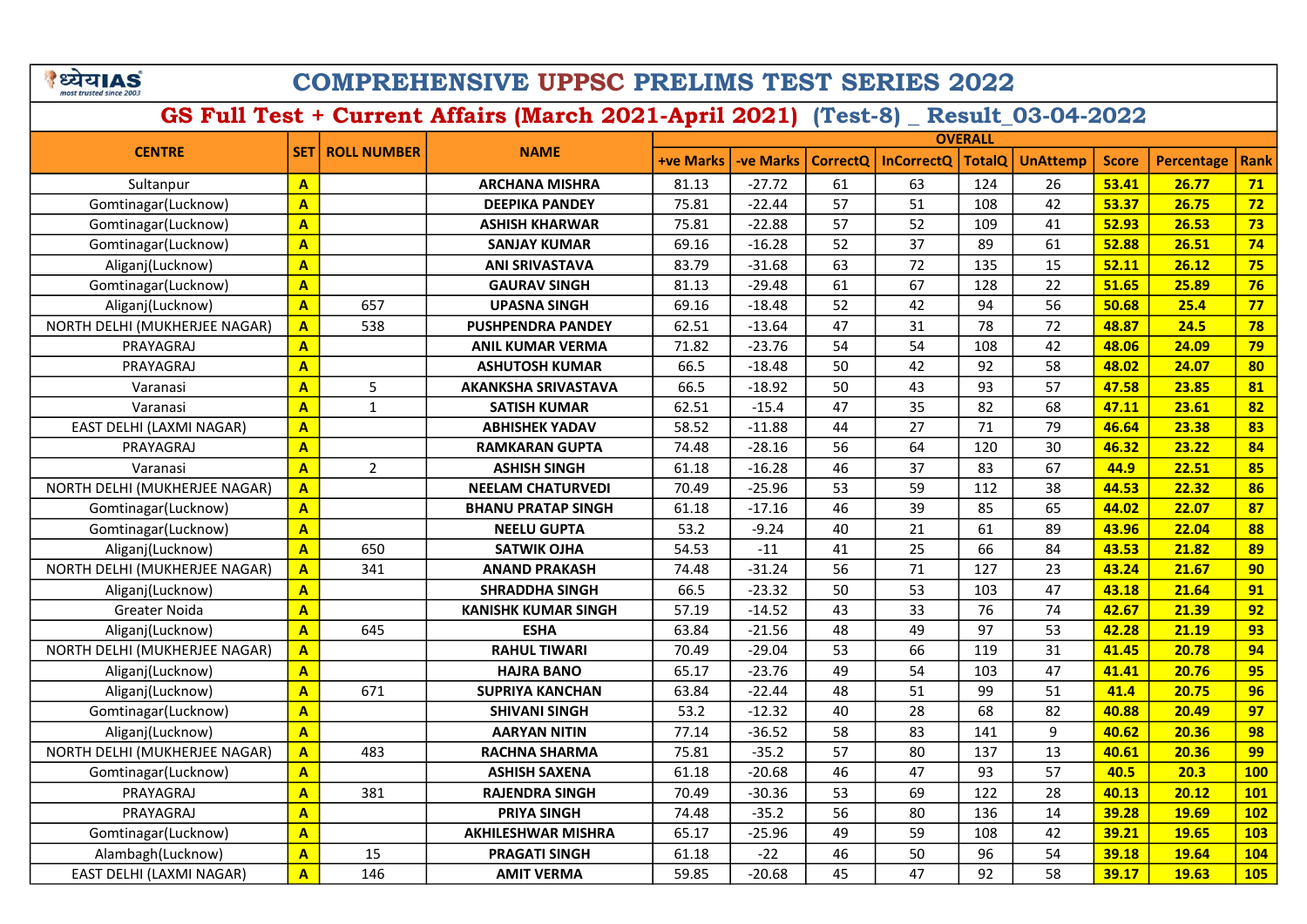े ध्येय AS

## COMPREHENSIVE UPPSC PRELIMS TEST SERIES 2022

| <b>CENTRE</b>                 |                         | <b>ROLL NUMBER</b> | <b>NAME</b>                 | <b>OVERALL</b>   |           |          |                   |                 |                 |              |                   |             |  |
|-------------------------------|-------------------------|--------------------|-----------------------------|------------------|-----------|----------|-------------------|-----------------|-----------------|--------------|-------------------|-------------|--|
|                               | <b>SET</b>              |                    |                             | <b>+ve Marks</b> | -ve Marks | CorrectQ | <b>InCorrectQ</b> | <b>TotalQ</b>   | <b>UnAttemp</b> | <b>Score</b> | <b>Percentage</b> | <b>Rank</b> |  |
| Gomtinagar(Lucknow)           | $\overline{A}$          |                    | <b>PRIYA</b>                | 47.88            | $-8.8$    | 36       | 20                | 56              | 94              | 39.08        | 19.59             | <b>106</b>  |  |
| PRAYAGRAJ                     | $\mathbf{A}$            |                    | <b>ANKIT RAJ</b>            | 69.16            | $-30.36$  | 52       | 69                | 121             | 29              | 38.8         | 19.45             | <b>107</b>  |  |
| Gomtinagar(Lucknow)           | $\overline{A}$          |                    | <b>ARPIT KUMAR</b>          | 50.54            | $-11.88$  | 38       | 27                | 65              | 85              | 38.66        | 19.38             | <b>108</b>  |  |
| Aliganj(Lucknow)              | $\mathbf{A}$            |                    | <b>DEEPANKER SINGH</b>      | 55.86            | $-18.04$  | 42       | 41                | 83              | 67              | 37.82        | 18.96             | <b>109</b>  |  |
| Alambagh(Lucknow)             | $\overline{\mathbf{A}}$ | 25                 | <b>ANKITA RAWAT</b>         | 58.52            | $-21.12$  | 44       | 48                | 92              | 58              | 37.4         | 18.75             | <b>110</b>  |  |
| Sultanpur                     | $\overline{A}$          |                    | <b>ASIF KHAN</b>            | 53.2             | $-15.84$  | 40       | 36                | 76              | 74              | 37.36        | 18.73             | 111         |  |
| Alambagh(Lucknow)             | $\overline{\mathbf{A}}$ | $\overline{4}$     | <b>VIRENDRA KUMAR</b>       | 65.17            | $-28.6$   | 49       | 65                | 114             | 36              | 36.57        | 18.33             | <b>112</b>  |  |
| Aliganj(Lucknow)              | $\mathbf{A}$            |                    | <b>ARPIT TRIPATHI</b>       | 59.85            | $-23.32$  | 45       | 53                | 98              | 52              | 36.53        | 18.31             | 113         |  |
| Gomtinagar(Lucknow)           | $\overline{\mathbf{A}}$ |                    | <b>ADITYA DUBEY</b>         | 61.18            | $-25.52$  | 46       | 58                | 104             | 46              | 35.66        | 17.87             | 114         |  |
| Aliganj(Lucknow)              | $\overline{\mathbf{A}}$ | 618                | <b>SHWETA GUPTA</b>         | 75.81            | $-40.92$  | 57       | 93                | 150             | 0               | 34.89        | 17.49             | <b>115</b>  |  |
| Sultanpur                     | $\overline{A}$          |                    | <b>SHAINI MISHRA</b>        | 71.82            | $-37.4$   | 54       | 85                | 139             | 11              | 34.42        | 17.25             | <b>116</b>  |  |
| NORTH DELHI (MUKHERJEE NAGAR) | $\overline{\mathbf{A}}$ | 368                | <b>REENA JAISW RA</b>       | 67.83            | $-33.44$  | 51       | 76                | 127             | 23              | 34.39        | 17.24             | 117         |  |
| Aliganj(Lucknow)              | $\overline{\mathbf{A}}$ |                    | <b>ASHUTOSH MISHRA</b>      | 62.51            | $-28.16$  | 47       | 64                | 111             | 39              | 34.35        | 17.22             | <b>118</b>  |  |
| Aliganj(Lucknow)              | $\overline{\mathbf{A}}$ |                    | <b>BHANU JOSHI</b>          | 59.85            | $-26.4$   | 45       | 60                | 105             | 45              | 33.45        | 16.77             | <b>119</b>  |  |
| Alambagh(Lucknow)             | $\overline{\mathbf{A}}$ | 10                 | <b>VAISHALI GUPTA</b>       | 63.84            | $-30.8$   | 48       | 70                | 118             | 32              | 33.04        | 16.56             | <b>120</b>  |  |
| PRAYAGRAJ                     | $\overline{A}$          | 364                | <b>ABHISHEKGAUN</b>         | 55.86            | $-24.2$   | 42       | $\overline{55}$   | $\overline{97}$ | $\overline{53}$ | 31.66        | 15.87             | 121         |  |
| Gomtinagar(Lucknow)           | $\overline{\mathbf{A}}$ |                    | <b>AMRESH KUMAR</b>         | 50.54            | $-18.92$  | 38       | 43                | 81              | 69              | 31.62        | 15.85             | 122         |  |
| PRAYAGRAJ                     | $\overline{\mathbf{A}}$ |                    | <b>NAVEEN SINGH</b>         | 66.5             | $-36.08$  | 50       | 82                | 132             | 18              | 30.42        | 15.25             | <b>123</b>  |  |
| Gomtinagar(Lucknow)           | $\overline{\mathbf{A}}$ |                    | <b>AMRENDRA KUMAR YADAV</b> | 45.22            | $-14.96$  | 34       | 34                | 68              | 82              | 30.26        | 15.17             | 124         |  |
| PRAYAGRAJ                     | $\mathbf{A}$            |                    | YOGENDRA YADAV              | 59.85            | $-29.92$  | 45       | 68                | 113             | 37              | 29.93        | <b>15</b>         | 125         |  |
| Alambagh(Lucknow)             | $\overline{\mathbf{A}}$ | 5                  | <b>SHEETAL</b>              | 66.5             | $-36.96$  | 50       | 84                | 134             | 16              | 29.54        | 14.81             | <b>126</b>  |  |
| Alambagh(Lucknow)             | $\overline{\mathbf{A}}$ | 17                 | <b>PRABHAT KUMAR</b>        | 62.51            | $-33.44$  | 47       | 76                | 123             | 27              | 29.07        | 14.57             | <b>127</b>  |  |
| PRAYAGRAJ                     | $\overline{\mathbf{A}}$ | 1998               | YOGESH MISHRA               | 59.85            | $-31.24$  | 45       | 71                | 116             | 34              | 28.61        | 14.34             | <b>128</b>  |  |
| Alambagh(Lucknow)             | $\overline{\mathbf{A}}$ | 21                 | <b>RAM SANEHI</b>           | 55.86            | $-27.72$  | 42       | 63                | 105             | 45              | 28.14        | 14.11             | <b>129</b>  |  |
| PRAYAGRAJ                     | $\overline{\mathbf{A}}$ |                    | PRIYANKA CHAUDHARY          | 62.51            | $-34.76$  | 47       | 79                | 126             | 24              | 27.75        | 13.91             | <b>130</b>  |  |
| Aliganj(Lucknow)              | $\overline{\mathbf{A}}$ |                    | <b>ABHISHEK S NGH</b>       | 55.86            | $-30.36$  | 42       | 69                | 111             | 39              | 25.5         | 12.78             | 131         |  |
| PRAYAGRAJ                     | $\mathbf{A}$            |                    | <b>PRIYA SINGH</b>          | 38.57            | $-13.2$   | 29       | 30                | 59              | 91              | 25.37        | 12.72             | <b>132</b>  |  |
| Aliganj(Lucknow)              | $\overline{A}$          |                    | <b>ANIL KUMAR</b>           | 53.2             | $-29.04$  | 40       | 66                | 106             | 44              | 24.16        | 12.11             | 133         |  |
| PRAYAGRAJ                     | $\overline{\mathbf{A}}$ | 398                | <b>NIDHI MISHRA</b>         | 50.54            | $-28.16$  | 38       | 64                | 102             | 48              | 22.38        | 11.22             | 134         |  |
| Gomtinagar(Lucknow)           | $\mathbf{A}$            |                    | <b>RAHUL SINGH</b>          | 45.22            | $-22.88$  | 34       | 52                | 86              | 64              | 22.34        | 11.2              | <b>135</b>  |  |
| Alambagh(Lucknow)             | $\overline{\mathsf{A}}$ | $\overline{2}$     | <b>REETU YADAV</b>          | 62.51            | $-40.48$  | 47       | 92                | 139             | 11              | 22.03        | 11.04             | <b>136</b>  |  |
| Gomtinagar(Lucknow)           | $\mathbf{A}$            |                    | <b>SANDHYA SHARMA</b>       | 54.53            | $-35.64$  | 41       | 81                | 122             | 28              | 18.89        | 9.47              | 137         |  |
| Aliganj(Lucknow)              | $\overline{\mathsf{A}}$ |                    | <b>ANKIT RAJ</b>            | 50.54            | $-33$     | 38       | 75                | 113             | 37              | 17.54        | 8.79              | <b>138</b>  |  |
| PRAYAGRAJ                     | $\mathbf{A}$            | 337                | <b>PRIYAM RAI</b>           | 22.61            | $-5.28$   | 17       | 12                | 29              | 121             | 17.33        | 8.69              | <b>139</b>  |  |
| Aliganj(Lucknow)              | $\overline{\mathsf{A}}$ |                    | <b>RAJESH KUMAR SINGH</b>   | 47.88            | $-31.68$  | 36       | 72                | 108             | 42              | 16.2         | 8.12              | 140         |  |